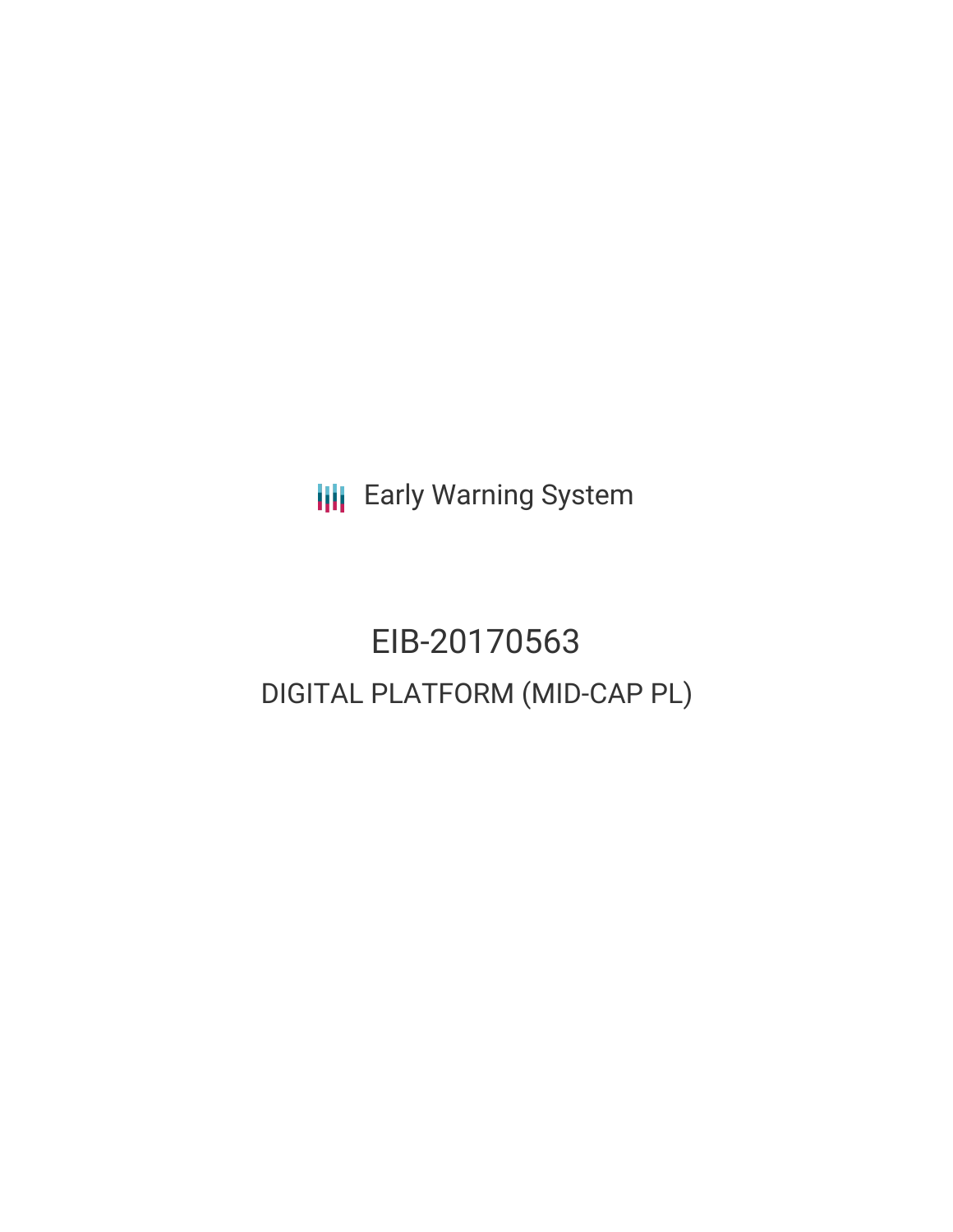## **Quick Facts**

| <b>Countries</b>               | Denmark, Finland, Netherlands, Sweden |
|--------------------------------|---------------------------------------|
| <b>Financial Institutions</b>  | European Investment Bank (EIB)        |
| <b>Status</b>                  | Proposed                              |
| <b>Bank Risk Rating</b>        | U                                     |
| <b>Borrower</b>                | PROVIDER OF DIGITAL CONTENT           |
| <b>Sectors</b>                 | Communications, Industry and Trade    |
| <b>Investment Type(s)</b>      | Loan                                  |
| <b>Investment Amount (USD)</b> | $$29.63$ million                      |
| <b>Project Cost (USD)</b>      | \$66.36 million                       |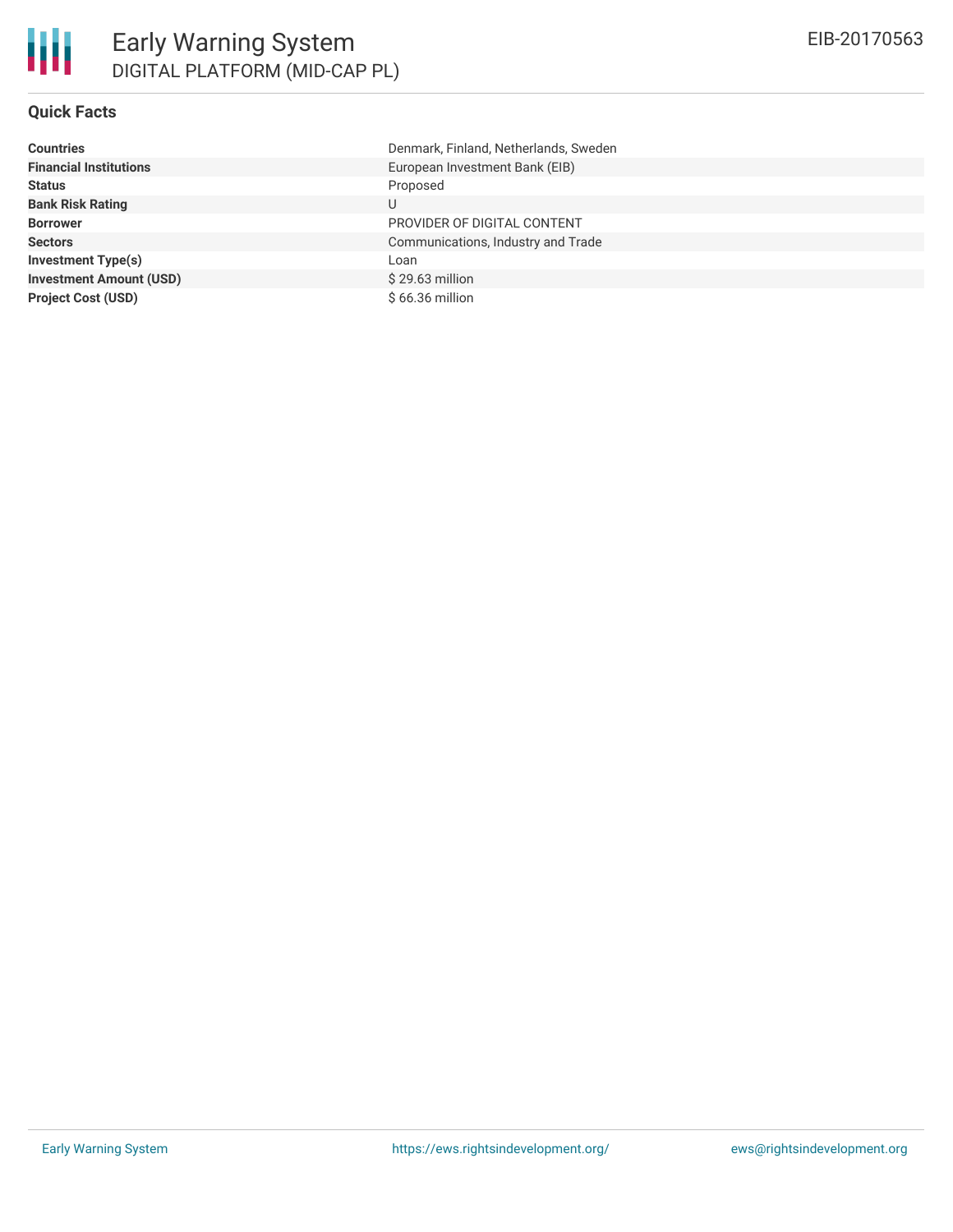

## **Project Description**

This project provides financing to support the development of an innovative digital platform for audio books, as well as the production of proprietary content.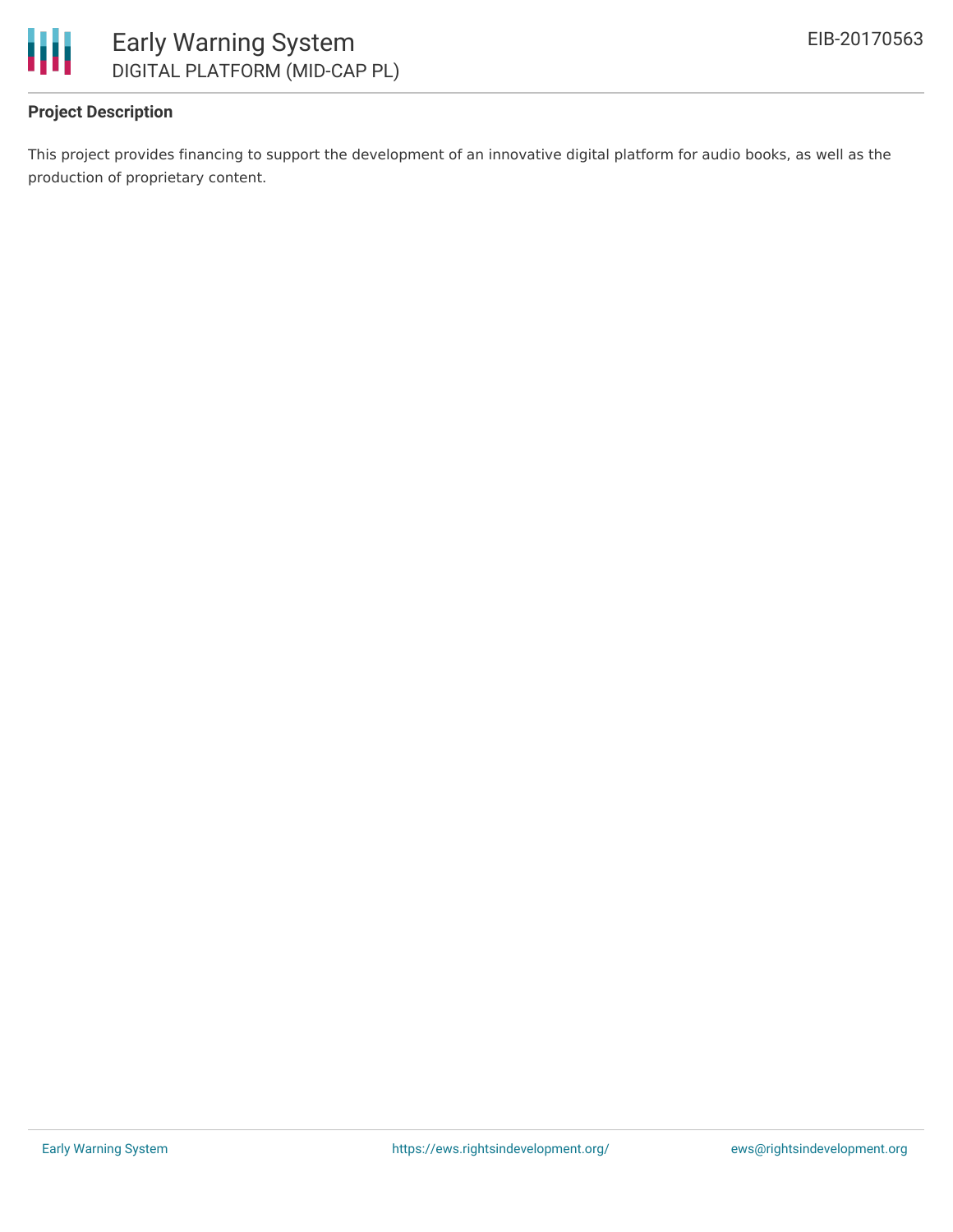

### **Investment Description**

European Investment Bank (EIB)